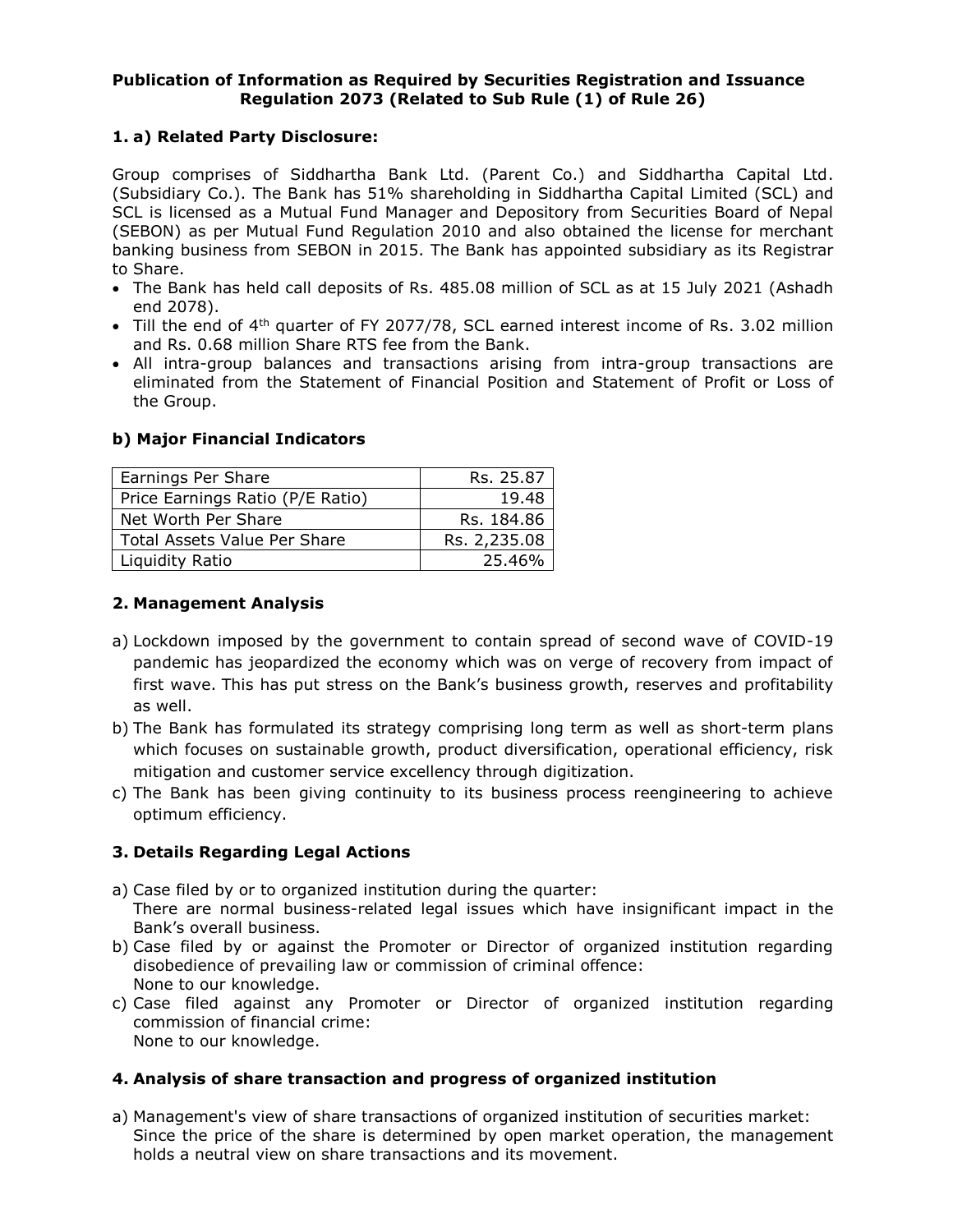b) Maximum, minimum and last share price of the organized institution including total transaction and transacted days during the quarter.

| Maximum Price              | Rs. 533    |
|----------------------------|------------|
| Minimum Price              | Rs. 509    |
| <b>Closing Price</b>       | Rs. 504    |
| <b>Total Traded Shares</b> | 11,245,661 |
| Total Transaction No.      | 39,577     |
| <b>Total Traded Days</b>   | 65 Days    |

#### **5. Problems and Challenges**

## **Internal**

- a) Attainment of reasonable level of cost of operations.
- b) Challenges in increasing non-interest revenue.
- c) Challenges in recovery of loans.

### **External**

- a) COVID-19 pandemic jeopardized the economy of the country which has affected on the repayment capacity of borrowers. With increasing no. of cases again, there is threat in the economy which was just on the road to recovery and these erratic waves of COVID pandemic might dent the fragile recovery and will definitely impact the credit quality.
- b) Risk to the bank due to changes in policies and regulations.
- c) Competition among banks and financial institutions.
- d) Increasing trend of cyber frauds.

### **Strategies to overcome Challenges**

- a) COVID-19 pandemic:
- The Bank has conducted COVID-19 impact survey among the borrowers and regularly updating the survey information on various parameters related to borrowers regarding their financials, past performance with the Bank, security coverage, duration of relationship with the Bank and their view on effect of pandemic to analyze the actual impact on borrowers.
- The Bank has established a mechanism to interact regularly with the borrowers and has been addressing their problems to the extent possible.
- The Bank shall continue to focus on borrower's needs to help them recover from the impact of pandemic and more attention has been given to highly impacted customer segments.
- The Bank shall monitor the effect of this pandemic regularly so as to maintain desired NPA level.
- The situation has forced many new users to uptake digital banking services for conducting transactions. Like in the past, the Bank will further encourage customers to shift towards digital transactions. The infrastructure shall be strengthened accordingly for security of digital transactions to curb the cyber risk.
- b) Implementation of better cost management practices.
- c) Focus on new, diversified and high yielding products and services.
- d) Focus on non-funded business and explore new avenues for investment diversification and generation of non-interest revenue.
- e) Drive digitization and automation to improve efficiency and productivity.
- f) Developing human resources and motivating them for growth.
- g) Prudent management of assets and liabilities for optimum utilization of resources.

#### **6. Corporate Governance**

- The Bank is committed to maintain high standards of corporate governance by compliance to legal, statutory and regulatory requirements.
- Executive Committee (EXCOM), Asset Liability Management Committee (ALCO), Management Credit Committee and Operation Risk Management Committee are in place to ensure effective and efficient operations of the Bank.